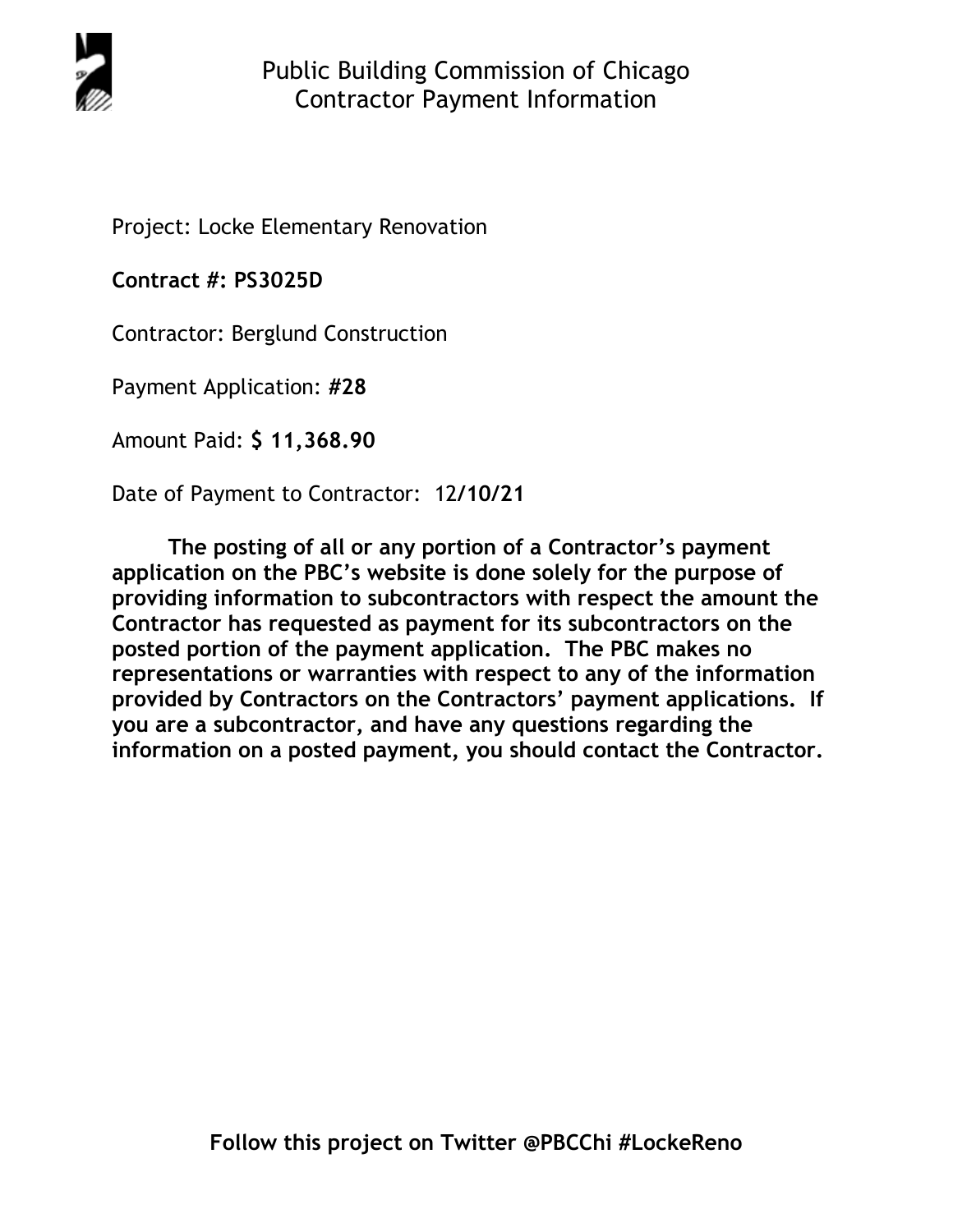#### PUBLIC BUILDING COMMISSION OF CHICAGO **EXHIBIT S CERTIFICATE OF ARCHITECT - ENGINEER**

 $\mathcal{A}^{\mathcal{A}}$  , where  $\mathcal{A}^{\mathcal{A}}$  ,  $\mathcal{A}^{\mathcal{A}}$  ,  $\mathcal{A}^{\mathcal{A}}$  , and

 $\frac{1}{2}$ 

 $\frac{1}{2} \sum_{i=1}^n \frac{1}{2} \sum_{j=1}^n \frac{1}{2} \sum_{j=1}^n \frac{1}{2} \sum_{j=1}^n \frac{1}{2} \sum_{j=1}^n \frac{1}{2} \sum_{j=1}^n \frac{1}{2} \sum_{j=1}^n \frac{1}{2} \sum_{j=1}^n \frac{1}{2} \sum_{j=1}^n \frac{1}{2} \sum_{j=1}^n \frac{1}{2} \sum_{j=1}^n \frac{1}{2} \sum_{j=1}^n \frac{1}{2} \sum_{j=1}^n \frac{1}{2} \sum_{j=$ 

| DATE:                | 11/19/2021                             |    |            |
|----------------------|----------------------------------------|----|------------|
| <b>PROJECT:</b>      | <b>CPS Locke Elementary Renovation</b> |    |            |
| Pay Application No.: | 28                                     |    |            |
| For the Period:      | 11/1/2021                              | to | 11/30/2021 |
| Contract No.:        | PS3025D                                |    |            |

In accordance with Resolution No. \_\_\_\_\_\_, adopted by the Public Building Commission of Chicago on \_\_\_\_\_\_\_\_, relating to the \$ Revenue Bonds issued by the Public Building Commission of Chicago for the financing of this project (and all terms used herein shall have the same meaning as in said Resolution), I hereby certify to the Commission and to its Trustee, that:

- 1. Obligations in the amounts stated herein have been incurred by the Commission and that each item thereof is a proper charge against the Construction Account and has not been paid; and
- 2. No amount hereby approved for payment upon any contract will, when added to all amounts previously paid upon such contract, exceed 90% of current estimates approved by the Architect - Engineer until the aggregate amount of payments withheld equals 5% of the Contract Price (said retained funds being payable as set forth in said Resolution).

| THE CONTRACTOR:                                     | <b>Berglund Construction</b><br>111 E. Wacker Drive, Suite 2450, Chicago, IL 60601 |                                                    |               |
|-----------------------------------------------------|------------------------------------------------------------------------------------|----------------------------------------------------|---------------|
| <b>General Construction Services</b><br><b>FOR:</b> |                                                                                    |                                                    |               |
| Is now entitled to the sum of:                      | s                                                                                  |                                                    |               |
| <b>ORIGINAL CONTRACTOR PRICE</b>                    | \$24,160,000.00                                                                    |                                                    |               |
| <b>ADDITIONS</b>                                    | \$0.00                                                                             |                                                    |               |
| <b>DEDUCTIONS</b>                                   | \$0.00                                                                             |                                                    |               |
| <b>INET ADDITION OR DEDUCTION</b>                   | \$0.00                                                                             |                                                    |               |
| <b>ADJUSTED CONTRACT PRICE</b>                      | \$24,160,000.00                                                                    |                                                    |               |
|                                                     |                                                                                    |                                                    |               |
| <b>TOTAL AMOUNT EARNED</b>                          |                                                                                    | \$                                                 | 22,464,115.22 |
|                                                     |                                                                                    | S                                                  |               |
| <b>TOTAL RETENTION</b>                              |                                                                                    |                                                    | 357,305.52    |
| a) Reserve Withheld @ 1% of Total Amount Earned,    |                                                                                    |                                                    |               |
| but Not to Exceed 1% of Contract Price              |                                                                                    | 357,305.52<br><u>\$</u><br>$\overline{\mathbf{s}}$ |               |
| b) Liens and Other Withholding                      |                                                                                    |                                                    |               |
| c) Liquidated Damages Withheld                      |                                                                                    | S.<br>$\sim$                                       |               |
| <b>TOTAL PAID TO DATE (Include this Payment)</b>    |                                                                                    |                                                    | 22,106,809.70 |
| <b>LESS: AMOUNT PREVIOUSLY PAID</b>                 |                                                                                    | \$                                                 | 22,095,440.80 |
| AMOUNT DUE THIS PAYMENT                             |                                                                                    | \$                                                 | 11,368.90     |

**Architect Engineer:** 

signature date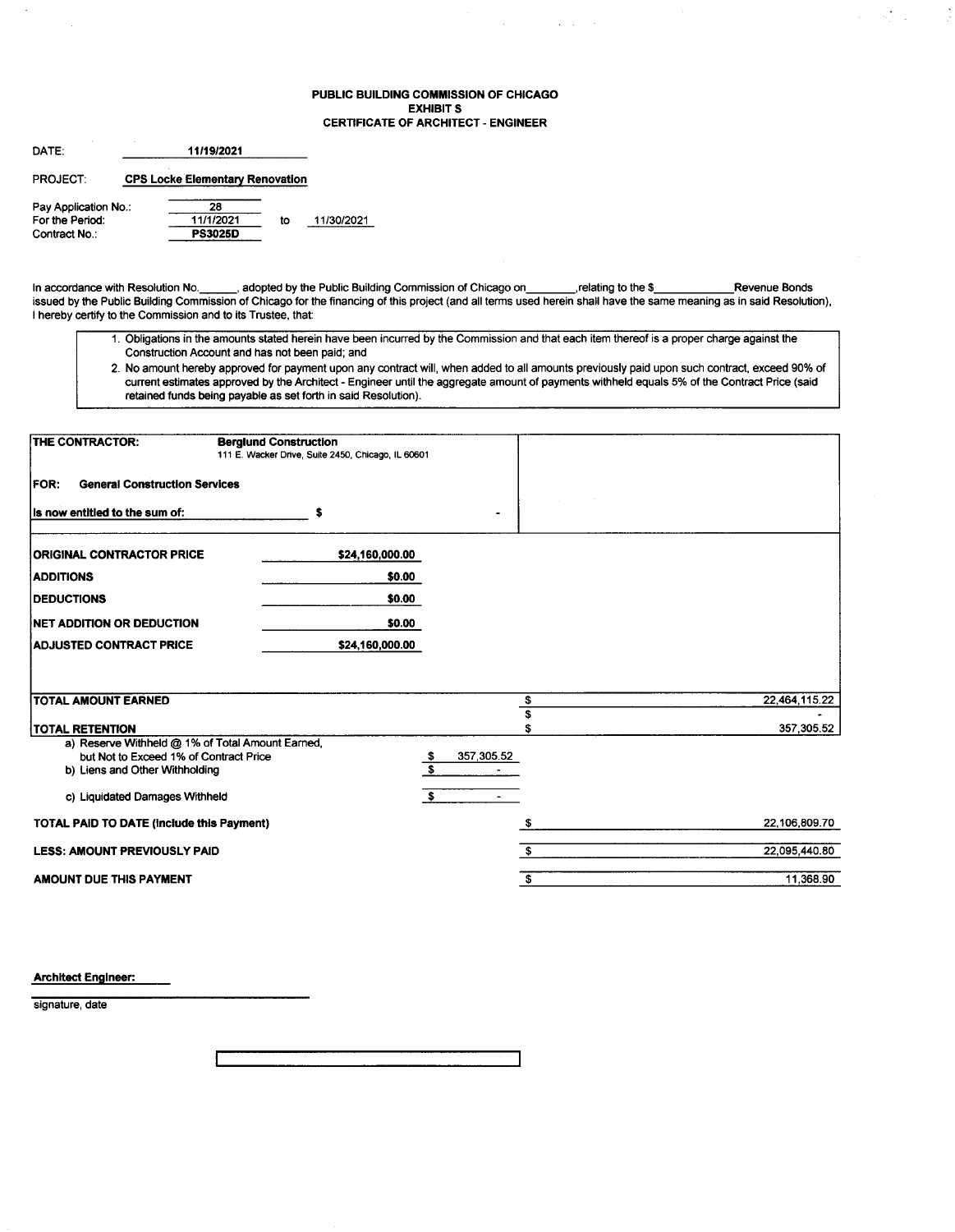PUBLIC BUILDING COMMISSION OF CHICAGO

J.

#### **EXHIBIT A - PART 1**

| CONTRACTOR'S SWORN STATEMENT AND AFFIDAVIT FOR PARTIAL PAYMENT (page 1 of 2)                                                |                                                |                                                                                                                                                                                                                                                                                                                                                                                                                                                                                                                                                                                                                                                                                                                                                                                                                                                                                                                                                                                                                                                                                                                                     |  |  |  |  |  |  |  |
|-----------------------------------------------------------------------------------------------------------------------------|------------------------------------------------|-------------------------------------------------------------------------------------------------------------------------------------------------------------------------------------------------------------------------------------------------------------------------------------------------------------------------------------------------------------------------------------------------------------------------------------------------------------------------------------------------------------------------------------------------------------------------------------------------------------------------------------------------------------------------------------------------------------------------------------------------------------------------------------------------------------------------------------------------------------------------------------------------------------------------------------------------------------------------------------------------------------------------------------------------------------------------------------------------------------------------------------|--|--|--|--|--|--|--|
|                                                                                                                             | <b>Beralund Construction</b><br>CONTRACTOR     |                                                                                                                                                                                                                                                                                                                                                                                                                                                                                                                                                                                                                                                                                                                                                                                                                                                                                                                                                                                                                                                                                                                                     |  |  |  |  |  |  |  |
|                                                                                                                             |                                                |                                                                                                                                                                                                                                                                                                                                                                                                                                                                                                                                                                                                                                                                                                                                                                                                                                                                                                                                                                                                                                                                                                                                     |  |  |  |  |  |  |  |
|                                                                                                                             |                                                |                                                                                                                                                                                                                                                                                                                                                                                                                                                                                                                                                                                                                                                                                                                                                                                                                                                                                                                                                                                                                                                                                                                                     |  |  |  |  |  |  |  |
|                                                                                                                             | APPLICATION FOR PAYMENT #28                    |                                                                                                                                                                                                                                                                                                                                                                                                                                                                                                                                                                                                                                                                                                                                                                                                                                                                                                                                                                                                                                                                                                                                     |  |  |  |  |  |  |  |
|                                                                                                                             |                                                |                                                                                                                                                                                                                                                                                                                                                                                                                                                                                                                                                                                                                                                                                                                                                                                                                                                                                                                                                                                                                                                                                                                                     |  |  |  |  |  |  |  |
|                                                                                                                             |                                                |                                                                                                                                                                                                                                                                                                                                                                                                                                                                                                                                                                                                                                                                                                                                                                                                                                                                                                                                                                                                                                                                                                                                     |  |  |  |  |  |  |  |
| CPS Locke Elementary Renovation<br>that the following statements are made for the purpose of procuring a partial payment of | under the terms of said Contract:<br>11,368.90 |                                                                                                                                                                                                                                                                                                                                                                                                                                                                                                                                                                                                                                                                                                                                                                                                                                                                                                                                                                                                                                                                                                                                     |  |  |  |  |  |  |  |
|                                                                                                                             |                                                |                                                                                                                                                                                                                                                                                                                                                                                                                                                                                                                                                                                                                                                                                                                                                                                                                                                                                                                                                                                                                                                                                                                                     |  |  |  |  |  |  |  |
|                                                                                                                             |                                                | The affiant, being first duly sworn on oath, deposes and says that he/she is Fred Berglund - President, of Berglund Construction, an Illinois corporation, and duly authorized to make this Affidavit in behalf of said corpor<br>that said corporation is the Contractor with the PUBLIC BUILDING COMMISSION OF CHICAGO, Owner, under Contract No. PS3025D dated the 10th day of September, 2019, for the following project:<br>That the work for which payment is requested has been completed, free and clear of any and all claims, liens, charges, and expenses of any kind or nature whatsoever, and in full compliance with the contract documents and t<br>purposes of said contract, the following persons have been contracted with, and have furnished or prepared materials, equipment, supplies, and services for, and having done labor on said improvement. That the respective am<br>money due and to become due to each of them respectively. That this statement is a full, true, and complete statement of all such persons and of the full amount now due and the amount heretofore paid to each of them for su |  |  |  |  |  |  |  |

# **CONSTRUCTION (pre con; trades; gel req)**

|                            | <b>PRECONSTRUCTION SERVICES</b>                                                    |                                               |                                          |                   |                             |                          |          |            | ---------Work Completed--------- |               |           |                      |                |                   |
|----------------------------|------------------------------------------------------------------------------------|-----------------------------------------------|------------------------------------------|-------------------|-----------------------------|--------------------------|----------|------------|----------------------------------|---------------|-----------|----------------------|----------------|-------------------|
| — пем≉<br>(same on<br>SOV) | Subcontractor Name & Address                                                       | Type of Work                                  | Original contract<br>amount: initial GMP | PBC Change Orders | Gent Contr<br>Change Orders | Adjusted Contract<br>Amt | Complete | Previous   | Current                          | Total to date | retainage | net previous billing | net amount due | remaining to bill |
| 100500                     | Berglund Construction<br>111 E. Wacker Dr., Suite 2450<br>Chicago, IL 60601        | Preconstruction Services                      | 143,000.00                               | 0.00              | 0.00                        | 143.000.00               | 100%     | 143,000.00 | 0.00                             | 143.000.00    | 0.00      | 143.000.00           | 0.00           | 0.00              |
| 00510                      | Valor Technologies<br>3 Northpoint Court<br>Bolingbrook, IL 60440                  | Abatement Spring Break Work Exploratory       | 11.885.00                                | 0.00              | 0.00                        | 11,885.00                | 100%     | 11.885.00  | 0.00                             | 11,885.00     | 0.00      | 1.885.00             | 0.00           | 0.00              |
| 00511                      | Brandenburger Plumbing<br>3245 W. 111th St.<br>Chicago, IL 60655                   | Televise Roof Drains Pre-con                  | 6,750.00                                 | 0.00              | 0.00                        | 6.750.00                 | 100%     | 6.750.00   | 0.00                             | 6.750.00      | 0.00      | 6.750.00             | 0.00           | 0.00              |
| 00530                      | <b>Berglund Construction</b><br>111 E. Wacker Dr., Suite 2450<br>Chicago, IL 60601 | Spring Break & Spandrel Beam Exploratory Work | 38,414.00                                | 0.00              | 0.00                        | 38.414.00                | 100%     | 38.414.00  | 0.00                             | 38.414.00     | 0.00      | 38.414.00            | 0.00           | 0.00              |
|                            |                                                                                    | <b>Subtotal Preconstruction Services</b>      | 200,049.00                               | 0.00              | 0.00                        | 200.049.00               | 100%     | 200,049.00 | 0.00                             | 200,049.00    | 0.00      | 200.049.00           | 0.00           | 0.00              |

### **COST OF WORK**

|                            | <b>ITRADE CONTRACTOR COSTS</b>                                                |                             |                   |                                       |                             |                                 |                   |            |         |               |           |                                       |      |                   |
|----------------------------|-------------------------------------------------------------------------------|-----------------------------|-------------------|---------------------------------------|-----------------------------|---------------------------------|-------------------|------------|---------|---------------|-----------|---------------------------------------|------|-------------------|
| ITEM#<br>(same on<br>_SOV) | Subcontractor Name & Address                                                  | Type of Work                | Original contract | amount: initial GMP PBC Change Orders | Genl Contr<br>Change Orders | <b>Adjusted Contract</b><br>Amt | <b>6 Complete</b> | Previous   | Current | Total to date | retainage | net previous billing   net amount due |      | remaining to bill |
| 00000                      | Gail White Interiors<br>4430 Butterfield Road<br>Hillside, IL 60162           | <b>Window Treatments</b>    | 0.00              | 112.063.00                            | 8,896.82                    | 120,959.82                      | 100%              | 120.959.82 | 0.00    | 120.959.82    | 1.209.60  | 119.750.22                            | 0.00 | .209.60           |
| 01168                      | <b>BCC</b>                                                                    | Site Work                   | 0.00              | 94,040.63                             | 26,616.11                   | 120,656.74                      | 100%              | 120,656.74 | 0.00    | 120.656.74    | 1.206.57  | 119.450.17                            | 0.00 | 1,206.57          |
| 01215                      | Berglund Construction<br>8410 S. South Chicago Ave.<br>Chicago, IL 60617      | <b>Expedited Schedule C</b> | 0.00              | 733,022.00                            | 0.00                        | 733.022.00                      | 100%              | 733.022.00 | 0.00    | 733.022.00    | 7.330.25  | 725.691.75                            | 0.00 | 7.330.25          |
| 01535                      | Bofo Waterproofing Systems<br>5521 W. 110th St. Unit #9<br>Oak Lawn, IL 60453 | Waterproofing               | 0.00              | 31,250.00                             | 1,209.19                    | 32,459.19                       | 100%              | 32,459.19  | 0.00    | 32,459.19     | 324.59    | 32.134.60                             | 0.00 | 324.59            |
| 01575                      | Unity Fencing<br>2532 W. Warren Blvd.<br>Chicago, IL 60612                    | <b>Temporary Fence</b>      | 11,109.00         | 17,320.13                             | 0.00                        | 28.429.13                       | 100%              | 28.429.13  | 0.00    | 28.429.13     | 284.29    | 28.144.84                             | 0.00 | 284.29            |
| 01700                      | Awarded to Ornelas                                                            | Remove/Reinstall Windows    | 36.234.00         | 0.00                                  | -36,234.00                  | 0.00                            | #DIV/0!           | 0.00       | 0.00    | 0.00          | 0.00      | 0.00                                  | 0.00 | 0.00              |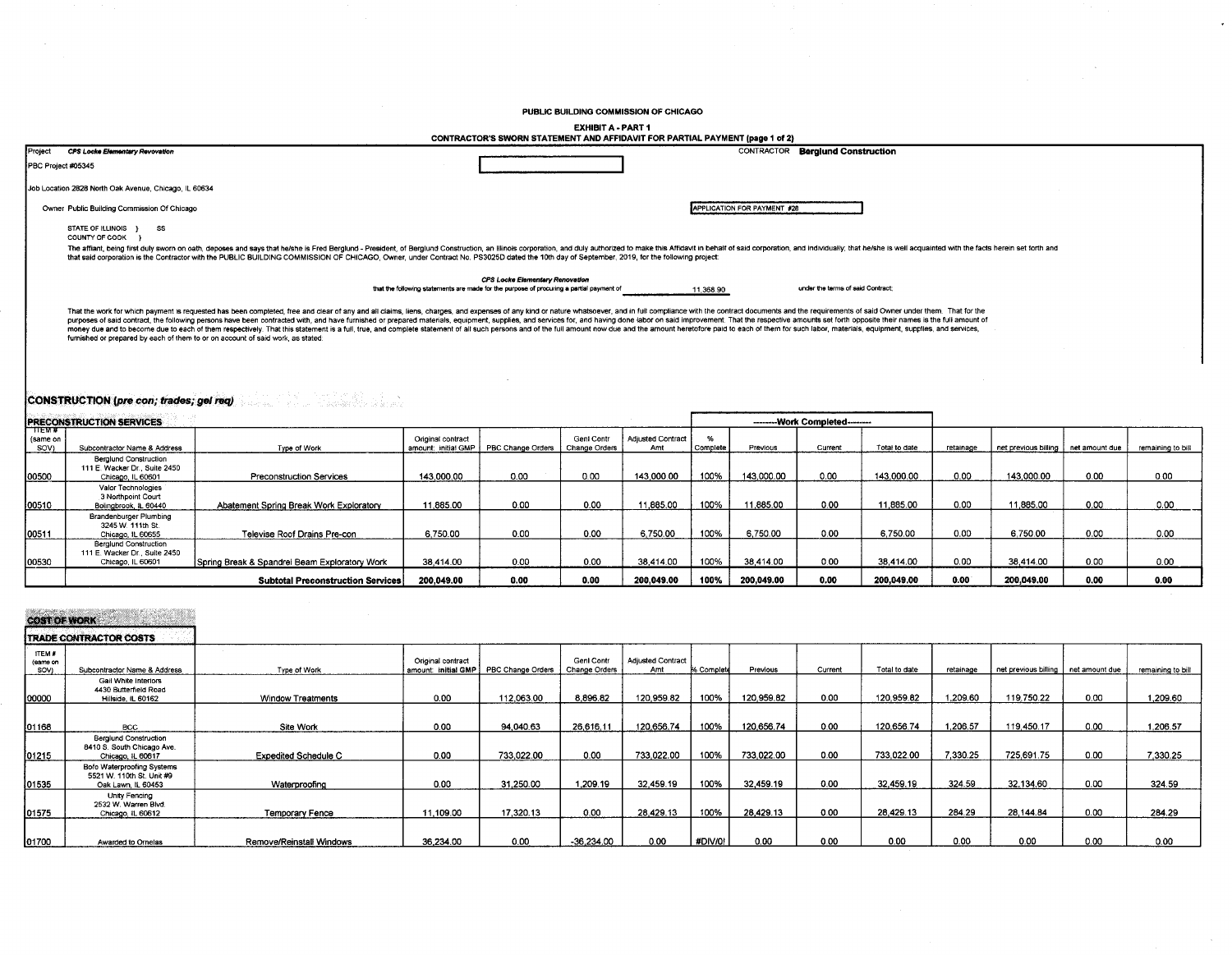|              | Carney & Company<br>636 Schneider Drive                |                                      |              |              |             |              |         |              |           |              |           |              |           |            |
|--------------|--------------------------------------------------------|--------------------------------------|--------------|--------------|-------------|--------------|---------|--------------|-----------|--------------|-----------|--------------|-----------|------------|
| 01751        | South Elgin, IL 60177                                  | Furnish Temporary Lockers            | 0.00         | 13.020.00    | 0.00        | 13.020.00    | 100%    | 13,020.00    | 0.00      | 13,020.00    | 130.20    | 12,889.80    | 0.00      | 130.20     |
|              | Corsetti Structural Steel<br>2515 New Lennox Rd.       |                                      |              |              |             |              |         |              |           |              |           |              |           |            |
| 01851        | Joliet, IL 60433                                       | Steel Tubular                        | 0.00         | 0.00         | 23.100.00   | 23,100.00    | 100%    | 23,100.00    | 0.00      | 23,100.00    | 231.00    | 21.945.00    | 924.00    | 231.00     |
|              | Safe Environmental<br>10030 Express Dr., Suite A & B   |                                      |              |              |             |              |         |              |           |              |           |              |           |            |
| 02000        | Highland, IN 46323                                     | Demo & Abatement                     | 254.348.00   | 919.365.16   | 10.449.00   | 1.184.162.16 | 100%    | 1.184.162.16 | 0.00      | 1,184,162.16 | 11.841.62 | 1,172,320.54 | 0.00      | 11.841.62  |
|              |                                                        |                                      |              |              |             |              |         |              |           |              |           |              |           |            |
| 02120        | <b>BCC</b><br><b>Berglund Construction</b>             | Furniture remove/relocate            | 0.00         | 60.000.00    | 0.00        | 60.000.00    | 100%    | 60,000.00    | 0.00      | 60.000.00    | 600.00    | 59.400.00    | 0.00      | 600.00     |
| 03300        | 8410 S. South Chicago Ave.<br>Chicago, IL 60617        | Concrete Repairs, Masonry & Steel    | 2,676,460.00 | 6.741.822.57 | 106,363.04  | 9,524 645.61 | 100%    | 9,514,483.21 | 10,162.40 | 9,524,645.61 | 95,246.45 | 9,419,338.38 | 10,060.78 | 95,246.45  |
|              | Ornelas Construction                                   |                                      |              |              |             |              |         |              |           |              |           |              |           |            |
| 06100        | 12520 Horseshoe Drive<br>New Lenox, IL 60651           | Carpentry                            | 104.956.00   | 339.836.60   | 548.371.14  | 993.163.74   | 100%    | 993.163.74   | 0.00      | 993.163.74   | 9.931.63  | 983.232.11   | 0.00      | 9,931.63   |
|              | M.W. Powell                                            |                                      |              |              |             |              |         |              |           |              |           |              |           |            |
| 07500        | 3445 S. Lawndale Ave.<br>Chicago, IL 60623             | Roofing                              | 105,000.00   | 964.000.00   | 110.063.38  | 1.179.063.38 | 92%     | 1.080.063.38 | 0.00      | 1.080.063.38 | 10.800.63 | 1.069.262.75 | 0.00      | 109,800.63 |
|              |                                                        |                                      |              |              |             |              |         |              |           |              |           |              |           |            |
| 07590        | BCC                                                    | Roofing Temp Safeway                 | 0.00         | 0.00         | 5.194.10    | 5.194.10     | 100%    | 5.194.10     | 0.00      | 5.194.10     | 259.70    | 4.934.40     | 0.00      | 259.70     |
|              | Spray Insulations<br>7831 N. Nagle Ave.                |                                      |              |              |             |              |         |              |           |              |           |              |           |            |
| 07800        | Morton Grove, IL 60053                                 | Spray Fireproofing                   | 0.00         | 85.025.00    | 0.00        | 85.025.00    | 100%    | 85.025.00    | 0.00      | 85.025.00    | 850.25    | 84.174.75    | 0.00      | 850.25     |
|              | Modernfold<br>240 S. Westgate Drive                    |                                      |              |              |             |              |         |              |           |              |           |              |           |            |
| 08350        | Carol Stream, IL 60188                                 | <b>Folding Partitions</b>            | 0.00         | 25,625.00    | 0.00        | 25,625.00    | 100%    | 25.625.00    | 0.00      | 25.625.00    | 256.25    | 25,368.75    | 0.00      | 256.25     |
|              | Jensen Window Corporation<br>7641 W. 100th Place       |                                      |              |              |             |              |         |              |           |              |           |              |           |            |
| <b>08400</b> | Bridgeview, IL 60455<br>JP Phillips                    | Window/Glazing                       | 0.00         | 1.123.576.00 | 1.040.00    | 1,124,616.00 | 100%    | 1.124.616.00 | 0.00      | 1.124.616.00 | 11.246.16 | 1,113,369.84 | 0.00      | 11.246.16  |
|              | 3220 Wolf Road                                         |                                      |              |              |             |              |         |              |           |              |           |              |           |            |
| 09102        | Franklin Park, IL 60131<br>Consolidated Flooring       | Plaster/Drvwall                      | 88.913.00    | 373,176.02   | 86.522.65   | 548.611.67   | 97%     | 533.044.74   | 0.00      | 533.044.74   | 5.330.45  | 527.714.29   | 0.00      | 20.897.38  |
|              | 162 N. Franklin St., 5th Floor                         |                                      |              |              |             |              |         |              |           |              |           |              |           |            |
| 09600        | Chicago, IL 60606<br>Continental Painting & Decorating | Flooring                             | 7,500.00     | 144,631.25   | 7.079.50    | 159.210.75   | 100%    | 159,210.75   | 0.00      | 159,210.75   | 1,592.12  | 157,618.63   | 0.00      | 1,592.12   |
| 09900        | 2255 S. Wabash Ave.                                    | Painting                             | 48.800.00    | 214.597.56   | 31.937.83   | 295.335.39   | 100%    | 295.335.39   | 0.00      | 295.335.39   | 2.953.36  | 292.382.03   | 0.00      | 2.953.36   |
|              | Chicago, IL 60616<br>Quality Erectors 1                |                                      |              |              |             |              |         |              |           |              |           |              |           |            |
| 10220        | 5100 Baseline Road<br>Oswego, IL 60543                 | Permanent Lockers                    | 0.00         | 166,525.00   | 0.00        | 166,525.00   | 100%    | 166,525.00   | 0.00      | 166,525.00   | 1,665.25  | 164,859.75   | 0.00      | 1,665.25   |
|              | <b>USA Fire Protection</b>                             |                                      |              |              |             |              |         |              |           |              |           |              |           |            |
| 13900        | 28427 N. Ballard<br>Lake Forest, IL 60045              | Fire Supression                      | 0.00         | 6.240.00     | $-1.110.00$ | 5.130.00     | 100%    | 5.130.00     | 0.00      | 5,130.00     | 51.30     | 5,078.70     | 0.00      | 51.30      |
|              |                                                        |                                      |              |              |             |              |         |              |           |              |           |              |           |            |
| 13965        | Not Let                                                | <b>Berglund Allowance Alternates</b> | 0.00         | 602,805.08   | -602.656.57 | 148.51       | 0%      | 0.00         | 0.00      | 0.00         | 0.00      | 0.00         | 0.00      | 148.51     |
|              |                                                        |                                      |              |              |             |              |         |              |           |              |           |              |           |            |
| 15350        | <b>BCC</b>                                             | Fire Watch                           | 0.00         | 34.702.00    | 0.00        | 34.702.00    | 100%    | 34,702.00    | 0.00      | 34.702.00    | 347.02    | 34.354.98    | 0.00      | 347.02     |
|              | <b>RJL Group</b><br>10022 Harnew Road W.               |                                      |              |              |             |              |         |              |           |              |           |              |           |            |
| 16500        | Oak Lawn, IL 60453                                     | Electric                             | 172,800.00   | 509.241.80   | 56.502.30   | 738.544.10   | 95%     | 698.736.26   | 0.00      | 698.736.26   | 34,936.81 | 663,799.45   | 0.00      | 74.744.65  |
|              | C.J. Erickson Plumbing<br>4141 W. 124th Place          |                                      |              |              |             |              |         |              |           |              |           |              |           |            |
| 22000        | Alsip, IL 60803                                        | Plumbing                             | 105,000.00   | 310,279.83   | 16,722.56   | 432.002.39   | 100%    | 432,002.39   | 0.00      | 432.002.39   | 43.200.24 | 388,802.15   | 0.00      | 43.200.24  |
|              | Amber Mechanical Contractors<br>11950 S. Central Ave.  |                                      |              |              |             |              |         |              |           |              |           |              |           |            |
| 23000        | Alsip, IL 60803                                        | Mechanical                           | 164,200.00   | 656,800.00   | 1.473.03    | 822.473.03   | 100%    | 822.473.03   | 0.00      | 822 473 03   | 82.247.30 | 740 225 73   | 0.00      | 82.247.30  |
|              | Beverly Asphalt Paving<br>1514 West Pershing Road      |                                      |              |              |             |              |         |              |           |              |           |              |           |            |
| 32100        | Chicago, IL 60630<br>Fence Masters                     | Asphalt Paving                       | 0.00         | 10,120.00    | 4,930.00    | 15,050.00    | 100%    | 15,050.00    | 0.00      | 15,050.00    | 150.50    | 14,899.50    | 0.00      | 150.50     |
|              | 20400 S. Cottage Grove                                 |                                      |              |              |             |              |         |              |           |              |           |              |           |            |
| 32500        | Chicago Heights, iL 60411<br>Twin Oaks Landscaping     | <b>Permanent Fencing</b>             | 0.00         | 3.675.00     | 19.635.00   | 23.310.00    | 100%    | 23.310.00    | 0.00      | 23.310.00    | 233.10    | 23.076.90    | 0.00      | 233.10     |
|              | 997 Harvey Road                                        |                                      |              |              |             |              |         |              |           |              |           |              | 0.00      |            |
| 32900        | Owego, IL 60543                                        | Landscaping                          | 0.00         | 156.600.00   | 0.00        | 156,600.00   | 100%    | 156,600.00   | 0.00      | 156,600.00   | 1,566.00  | 155.034.00   |           | 1,566.00   |
| 01850-2      |                                                        | Pipe Scaffold                        | 0.00         | 69.089.00    | -69.089.00  | 0.00         | #DIV/0! | 0.00         | 0.00      | 0.00         | 0.00      | 0.00         | 0.00      | 0.00       |
|              | <b>TBD</b><br>Safway Atlantic                          |                                      |              |              |             |              |         |              |           |              |           |              |           |            |
| 01850-3      | 625 S. IL Route 83<br>Elmhurst, IL 60181               | Pipe Scaffold                        | 0.00         | 55.208.00    | 142.286.28  | 197.494.28   | 100%    | 197.494.28   | 0.00      | 197.494.28   | 1.974.94  | 195.519.34   | 0.00      | 1.974.94   |
|              |                                                        |                                      |              |              |             |              |         |              |           |              |           |              |           |            |
|              |                                                        |                                      |              | 0.00         | 0.00        | 0.00         | #DIV/0! | 0.00         | 0.00      | 0.00         | 0.00      | 0.00         | 0.00      | 0.00       |

 $\sim 10^6$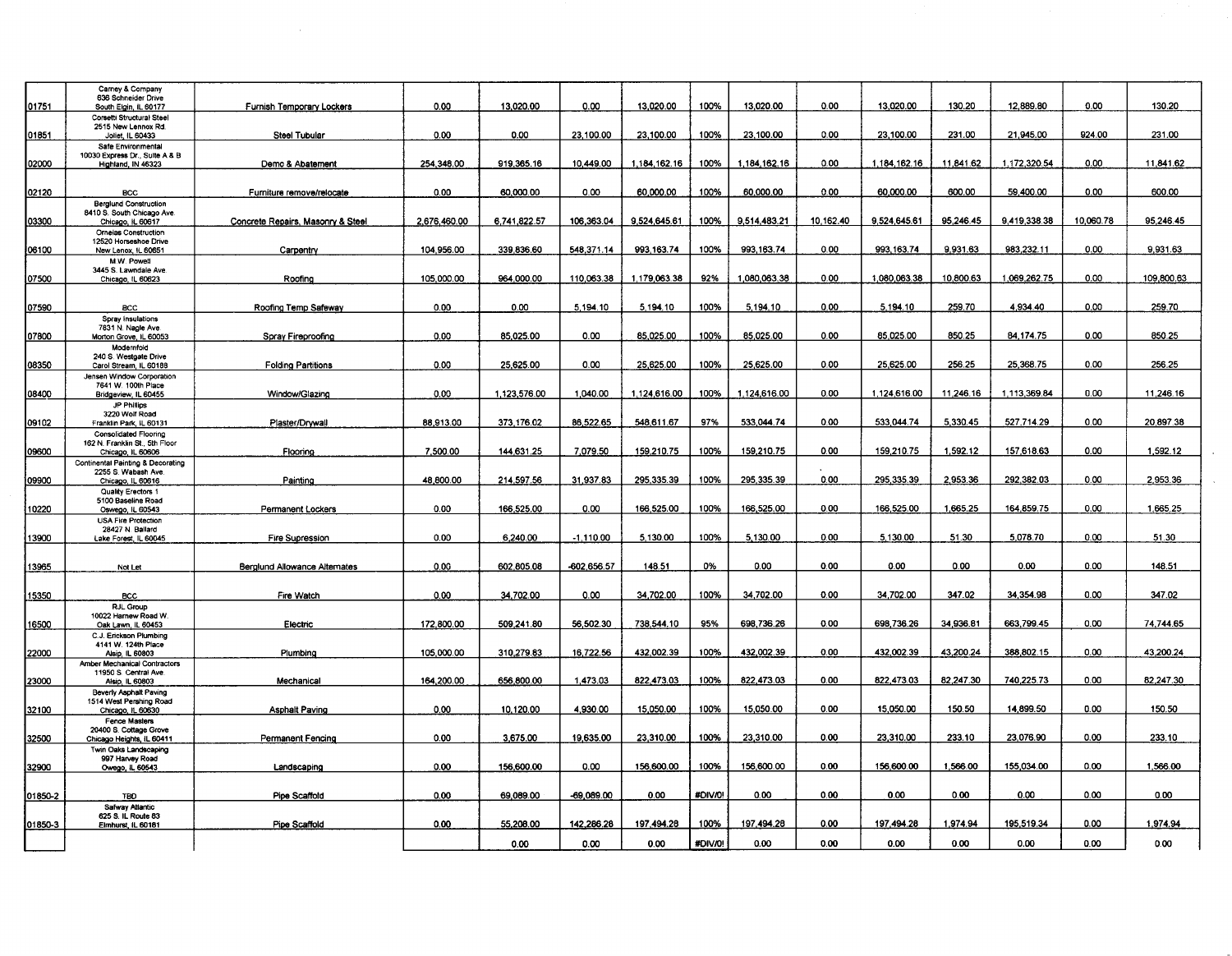|                  |                                                                                    | SUBTOTALTRADE CONTRACTOR COSTS                                               | 3,775,320.00        | 14,573,656.63     | 499,302.36        | 18,848,278.99                   | 99%     | 18,683,593.31 | 10,162.40                       | 18,693,755.71 | 327,997.58 | 18,364,773.35        | 10,984.78      | 482,520.86        |
|------------------|------------------------------------------------------------------------------------|------------------------------------------------------------------------------|---------------------|-------------------|-------------------|---------------------------------|---------|---------------|---------------------------------|---------------|------------|----------------------|----------------|-------------------|
|                  | GENERAL REQUIREMENTS                                                               |                                                                              |                     |                   |                   |                                 |         |               |                                 |               |            |                      |                |                   |
| 01001            | <b>Berglund Construction</b><br>111 E. Wacker Dr., Suite 2450<br>Chicago, IL 60601 | <b>General Requirements</b>                                                  | 125,745.00          | 828,476.82        | 79,708.50         | 1,033,930.32                    | 100%    | 1,033,930.32  | 0.00                            | 1,033,930.32  | 10.339.30  | 1,023,591.02         | 0.00           | 10,339.30         |
|                  |                                                                                    |                                                                              |                     |                   |                   |                                 |         |               |                                 |               |            |                      |                |                   |
|                  |                                                                                    | SUBTOTAL COST OF CONSTRUCTION (gent req & trades)                            | 3.901.065.00        | 15.402.133.45     | 579.010.86        | 19,882,209,31                   | 1.99    | 19,717,523,63 | 10.162.40                       | 19.727.686.03 | 338,336,88 | 19.378.364.37        | 10.984.78      | 492.860.16        |
|                  | CONTINGENCIES / ALLOWANCES                                                         |                                                                              |                     |                   |                   |                                 |         |               | ---------Work Completed-------- |               |            |                      |                |                   |
| (same on<br>SOV) |                                                                                    |                                                                              | Original contract   |                   | <b>Geni Contr</b> | <b>Adjusted Contract</b><br>Amt |         |               |                                 |               |            |                      |                |                   |
|                  | Subcontractor Name & Address                                                       | Type of Work                                                                 | amount: initial GMP | PBC Change Orders | Change Orders     |                                 | Complet | Previous      | Current                         | Total to date | retainage  | net previous billing | net amount due | remaining to bill |
| 95000            | <b>PBC</b>                                                                         | Contingency                                                                  | 712,115.00          | 556,366.24        | 0.00              | 1.268.481.24                    | 0%      | 0.00          | 0.00                            | 0.00          | 0.00       | 0.00                 | 0.00           | 1,268,481.24      |
| 96001            | PBC                                                                                | Allowance: Masonry                                                           | 100,000.00          | -89,868.08        | 0.00              | 10,131.92                       | 0%      | 0.00          | 0.00                            | 0.00          | 0.00       | 0.00                 | 0.00           | 10,131.92         |
| 96002            | PBC                                                                                | Allowance: Environmental                                                     | 50.000.00           | -13.853.16        | 0.00              | 36.146.84                       | 0%      | 0.00          | 0.00                            | 0.00          | 0.00       | 0.00                 | 0.00           | 36.146.84         |
| 96003            | PBC                                                                                | Allowance: Concrete Repairs                                                  | 400,000.00          | -338,015.55       | 0.00              | 61,984.45                       | 0%      | 0.00          | 0.00                            | 0.00          | 0.00       | 0.00                 | 0.00           | 61,984.45         |
| 96004            | PBC                                                                                | Allowance: Site Work                                                         | 25,000.00           | 0.00              | 0.00              | 25,000.00                       | 0%      | 0.00          | 0.00                            | 0.00          | 0.00       | 0.00                 | 0.00           | 25 000.00         |
|                  | <b>Berglund Construction</b><br>111 E. Wacker Dr., Suite 2450                      |                                                                              |                     |                   |                   |                                 |         |               |                                 |               |            |                      |                |                   |
| 95000-01         | Chicago, IL 60601                                                                  | <b>CM Contingency</b>                                                        | 200,000.00          | 412,999.00        | 541,475.86        | 71,523.14                       | 0%      | 0.00          | 0.00                            | 0.00          | 0.00       | 0.00                 | 0.00           | 71,523.14         |
|                  |                                                                                    | SUBTOTAL CONTINGENCY/ALLOWANCES                                              | 1,487,115.00        | 527.628.45        | $-541,475.88$     | 1,473,267.59                    | 0%      | 0.00          | 0.00                            | 0.00          | 0.00       | 0.00                 | 0.00           | 1,473,267.59      |
|                  |                                                                                    | TOTAL COST OF THE WORK (pre con;trades; geni req; allowances; contingencies) | 5,588,229.00        | 15,929,761.90     | 37,535.00         | 21,555,525.90                   | 92%     | 19,917,572.63 | 10,162.40                       | 19,927,735.03 | 338,336.88 | 19,578,413.37        | 10,984.78      | 1,966,127.75      |
|                  |                                                                                    |                                                                              |                     |                   |                   |                                 |         |               |                                 |               |            |                      |                |                   |
|                  | <b>INSURANCE / BOND</b>                                                            |                                                                              |                     |                   |                   |                                 |         |               |                                 |               |            |                      |                |                   |
| 01110            | Berglund Construction<br>111 E Wacker Dr., Suite 2450<br>Chicago, IL 60601         | Bond                                                                         | 42,000.00           | 101.000.00        | 0.00              | 143,000.00                      | 100%    | 143,000.00    | 0.00                            | 143,000.00    | 0.00       | 143,000.00           | 0.00           | 0.00              |
| 01115            | <b>Berglund Construction</b><br>111 E. Wacker Dr., Suite 2450<br>Chicago, IL 60601 | Subcontractor Default Insurance                                              | 56,610.00           | 214,465.00        | 0.00              | 271.075.00                      | 100%    | 271,075.00    | 0.00                            | 271.075.00    | 0.00       | 271.075.00           | 0.00           | 0.00              |
| 01122            | <b>Berglund Construction</b><br>111 E. Wacker Dr., Suite 2450<br>Chicago, IL 60601 | General Liability Insurance                                                  | 45,036.00           | 180,405.00        | 0.00              | 225,441.00                      | 100%    | 225,441.00    | 0.00                            | 225,441.00    | 0.00       | 225,441.00           | 0.00           | 0.00              |
|                  |                                                                                    | SUBTOTAL INSURANCE/BOND                                                      | 143,646.00          | 495,870.00        | 0.00              | 639,516.00                      | 100%    | 639,516.00    | 0.00                            | 639,516.00    | 0.00       | 639,516.00           | 0.00           | 0.00              |
|                  |                                                                                    |                                                                              |                     |                   |                   |                                 |         |               |                                 |               |            |                      |                |                   |
|                  | <b>GENERAL CONDITIONS:</b><br><b>Berglund Construction</b>                         |                                                                              |                     |                   |                   |                                 |         |               |                                 |               |            |                      |                |                   |
| 01000            | 111 E. Wacker Dr., Suite 2450<br>Chicago, IL 60601                                 | General Conditions                                                           | 345.872.00          | 649.087.43        | 0.00              | 994.959.43                      | 100%    | 994,959.43    | 0.00                            | 994.959.43    | 9,949.59   | 985,009.84           | 0.00           | 9.949.59          |
|                  |                                                                                    | SUBTOTAL GENERAL CONDITIONS                                                  | 345,872.00          | 649,087.43        | 0.00              | 994,959.43                      | 100%    | 994,959.43    | 0.00                            | 994,959.43    | 9,949.59   | 985,009.84           | 0.00           | 9,949.59          |
|                  |                                                                                    |                                                                              |                     |                   |                   |                                 |         |               |                                 |               |            |                      |                |                   |
|                  | CONSTRUCTION MANAGEMENT FEE<br><b>Berglund Construction</b>                        |                                                                              |                     |                   |                   |                                 |         |               |                                 |               |            |                      |                |                   |
| 90001            | 111 E. Wacker Dr., Suite 2450<br>Chicago, IL 60601                                 | Construction Management Fee                                                  | 251,885.00          | 718,113.67        | 0.00              | 969,998.67                      | 93%     | 901,516.76    | 388.00                          | 901.904.76    | 9.019.05   | 892.501.59           | 384.12         | 77,112.96         |
|                  |                                                                                    | SUBTOTAL CONSTRUCTION MANAGEMENT SERVICES                                    | 251,885.00          | 718,113.67        | 0.00              | 969,998.67                      | 93%     | 901,516.76    | 388.00                          | 901,904.76    | 9,019.05   | 892,501.59           | 384.12         | 77,112.96         |
|                  |                                                                                    |                                                                              |                     |                   |                   |                                 |         |               |                                 |               |            |                      |                |                   |
|                  |                                                                                    | TOTAL INITIAL GMP PROJECT COST                                               | 6,329,632.00        | 17,792,833.00     | 37,535.00         | 24,160,000.00                   | 93%     | 22,453,564.82 | 10,550.40                       | 22,464,115.22 | 357,305.52 | 22,095,440.80        | 11,368.90      | 2,063,190.30      |

t.